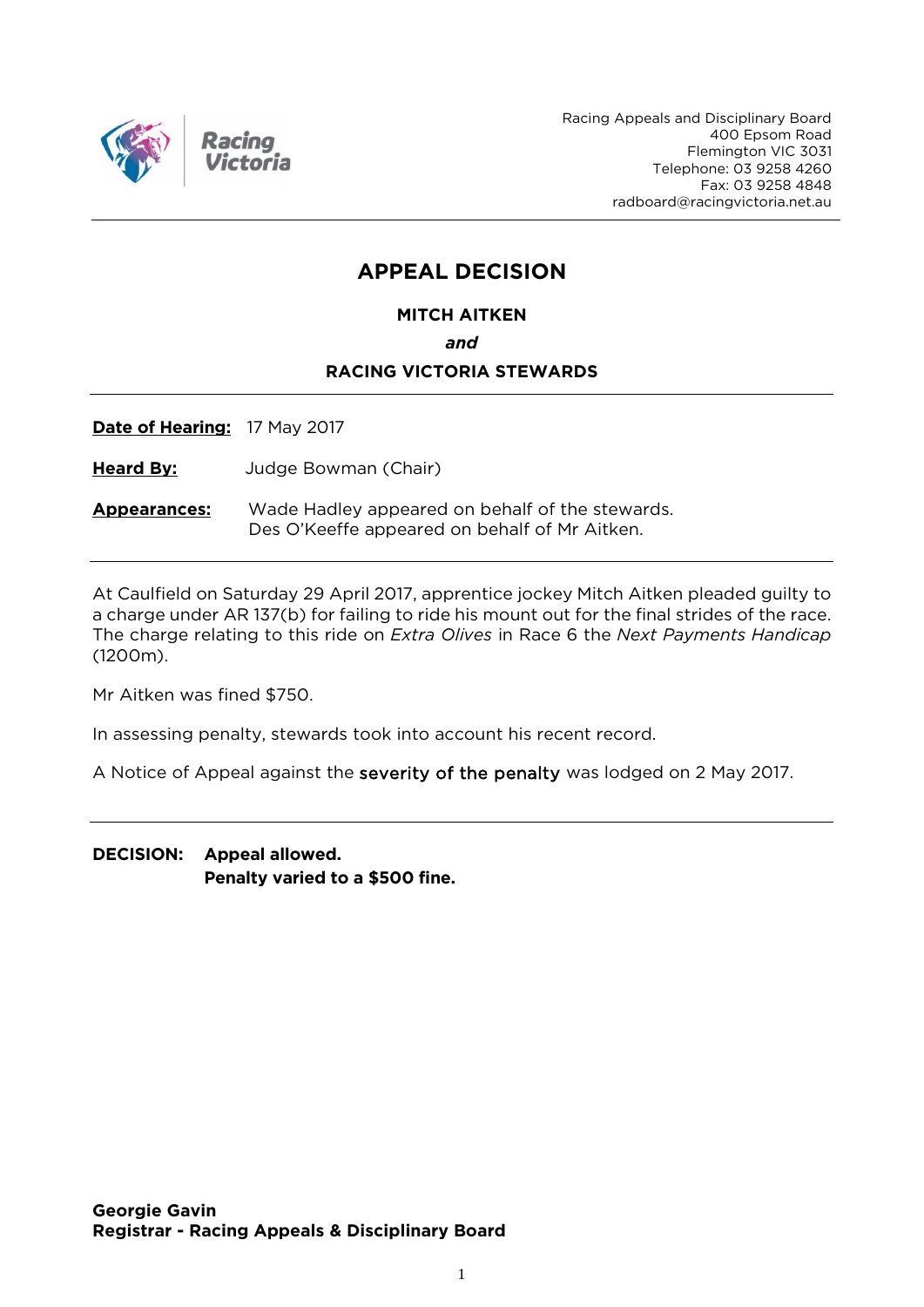# **TRANSCRIPT OF PROCEEDINGS**

#### **RACING APPEALS AND DISCIPLINARY BOARD**

\_\_\_\_\_\_\_\_\_\_\_\_\_\_\_\_\_\_\_\_\_\_\_\_\_\_\_\_\_\_\_\_\_\_\_\_\_\_\_\_\_\_\_\_\_\_\_\_\_\_\_\_\_\_\_\_\_\_\_\_\_\_\_

**HIS HONOUR JUDGE J. BOWMAN, Chairman**

**EXTRACT OF PROCEEDINGS**

**DECISION**

**MITCH AITKEN** 

**and** 

### **RACING VICTORIA STEWARDS**

#### **RACING VICTORIA CENTRE, FLEMINGTON**

#### **WEDNESDAY, 17 MAY 2017**

MR D. O'KEEFFE appeared on behalf of Mr M. Aitken

MR W. HADLEY appeared on behalf of the RVL Stewards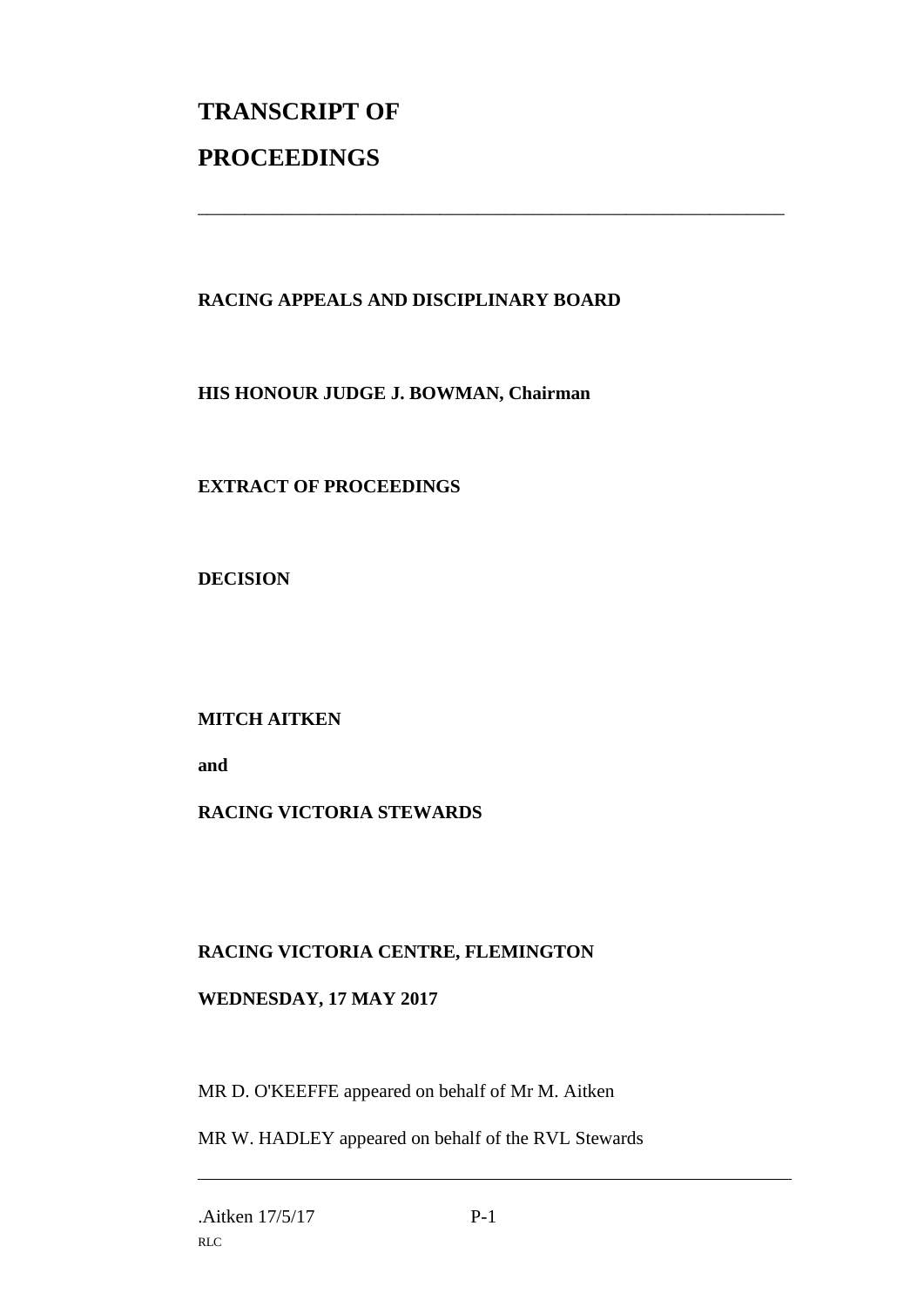CHAIRMAN: Mr Mitch Aitken, you are appealing against the severity of the penalty of the fine of \$750 imposed upon you by the Stewards following your ride on Extra Olives in race 6 at Caulfield on Saturday, 29 April 2017. The fine was imposed on the basis that you failed to ride your mount out in the last stride or couple of strides.

Extra Olives ran fifth, a nose behind Liberty Song, ridden by Chelsea Hall, who incidentally was fined \$300 for failing to ride her mount out, but it did run fourth. The Stewards were not satisfied that your failure cost you fourth place but alleged that it may have. Had they been satisfied that it did, your penalty would have been more severe.

It was argued by Mr O'Keeffe on your behalf that a fine of \$750 is excessive in the circumstances, which included your immediate plea of guilty. You have one prior offence of this nature, that being at Bendigo on 11 April last, when you were fined \$200. In your career of 915 rides, that was your only prior offence of this nature. There is no argument that your failure to ride out your mount on that occasion at Bendigo did not affect the finishing order.

I have viewed the film. There is no argument that neither you nor Chelsea Hall rode out your mounts over the last one or two strides. The rail was out. You are inexperienced at Caulfield. It was, as Mr Bailey said when interviewing you after the race, "a trap for young players". Then again, if you ride at a metropolitan meeting, as you are a successful young apprentice, you have to measure up to city standards.